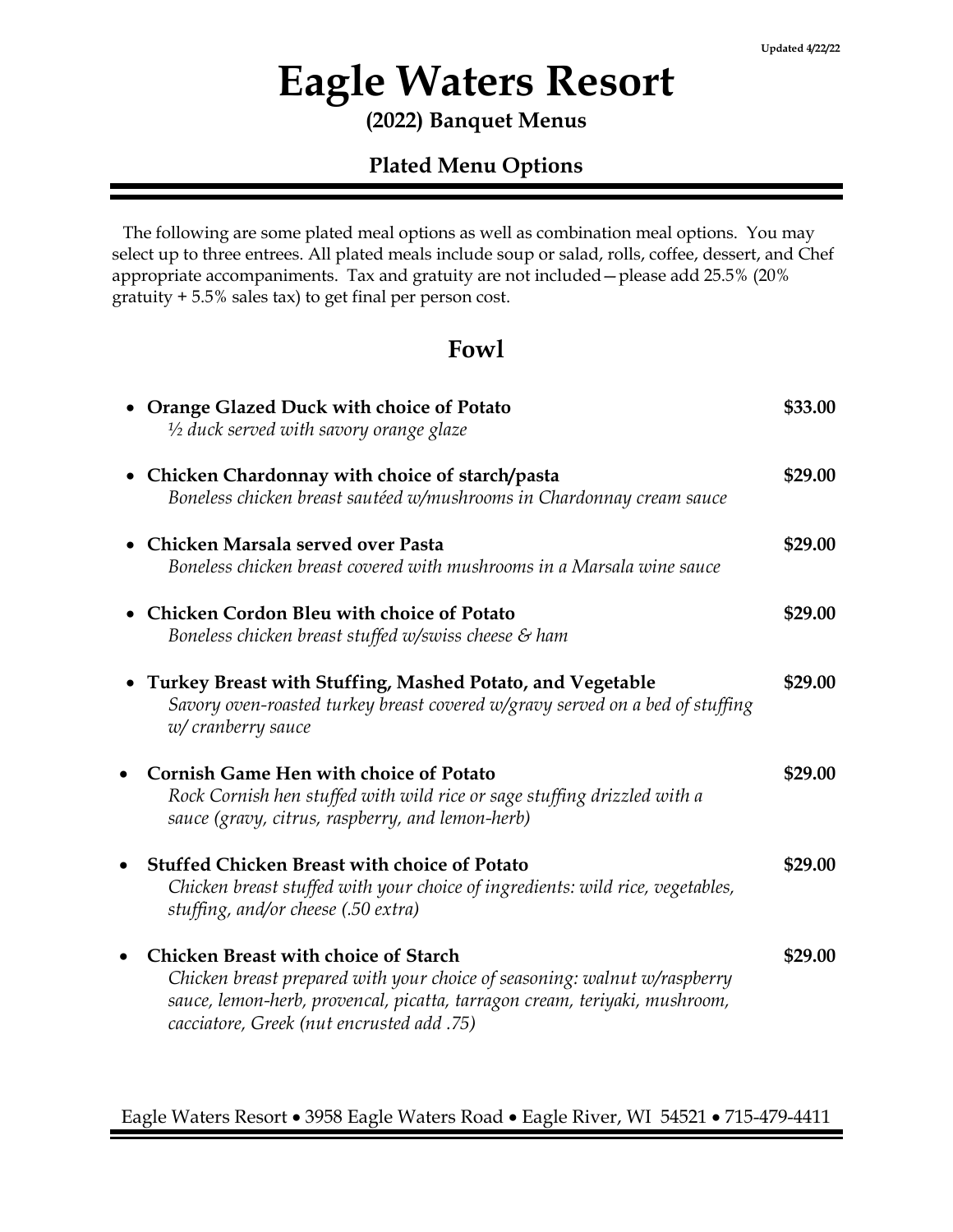| Chicken Parmesan served over Pasta<br>Chicken breast smothered with marinara sauce and cheese                                                                                                   | \$30.00 |
|-------------------------------------------------------------------------------------------------------------------------------------------------------------------------------------------------|---------|
| Hazelnut Encrusted Chicken served with Wild Rice Confetti<br>Chicken breast in a creamy mushroom Frangelica sauce                                                                               | \$33.00 |
| <b>Chicken En Croute served with Vegetable</b><br>Puffed pastry stuffed with chicken breast topped with your choice of options                                                                  | \$31.00 |
| Option 1: Chicken breast topped with mushrooms, herb,<br>$\circ$<br>cheese and rice mixture, served over wild mushroom sauce<br>(mushrooms, brandy, and shallots)                               |         |
| Option 2: chicken breast topped with asparagus, crab, and<br>$\circ$<br>swiss cheese mixture served over a hollandaise sauce                                                                    |         |
| Option 3: Chicken breast topped with diced apple,<br>$\circ$<br>cranberries, and herb stuffing over thyme chicken gravy                                                                         |         |
| Option 4: Chicken breast topped with goat cheese, roasted<br>$\circ$<br>red peppers and herbs served over red pepper coulis                                                                     |         |
| Fish                                                                                                                                                                                            |         |
| Walleye served - "Your Way"<br>Walleye served with the seasoning of your choice: Kee-Mi-Con Special,<br>piccata, pan-fried, deep-fried, broiled or cajun                                        | \$30.00 |
| <b>Poached Salmon Buerre Blanc</b><br>North Atlantic salmon filet poached in white wine and covered with buerre<br>blanc (a cream and wine sauce w/tomatoes, mushrooms, and a splash of garlic) | \$31.00 |
| Stuffed Salmon with Chardonnay Sauce & Rice Pilaf<br>Poached salmon filet wrapped around a mound of crab $\mathcal S$ shrimp stuffing,<br>covered with chardonnay wine sauce                    | \$32.00 |
| Shrimp Scampi over Pasta<br>Large shrimp simmered in a white wine, garlic butter sauce finished with a<br>squeeze of fresh lemon                                                                | \$30.00 |
| <b>Butterfly Fried Shrimp with choice of Potato</b><br>Seven large hand-dipped, deep-fried shrimp                                                                                               | \$30.00 |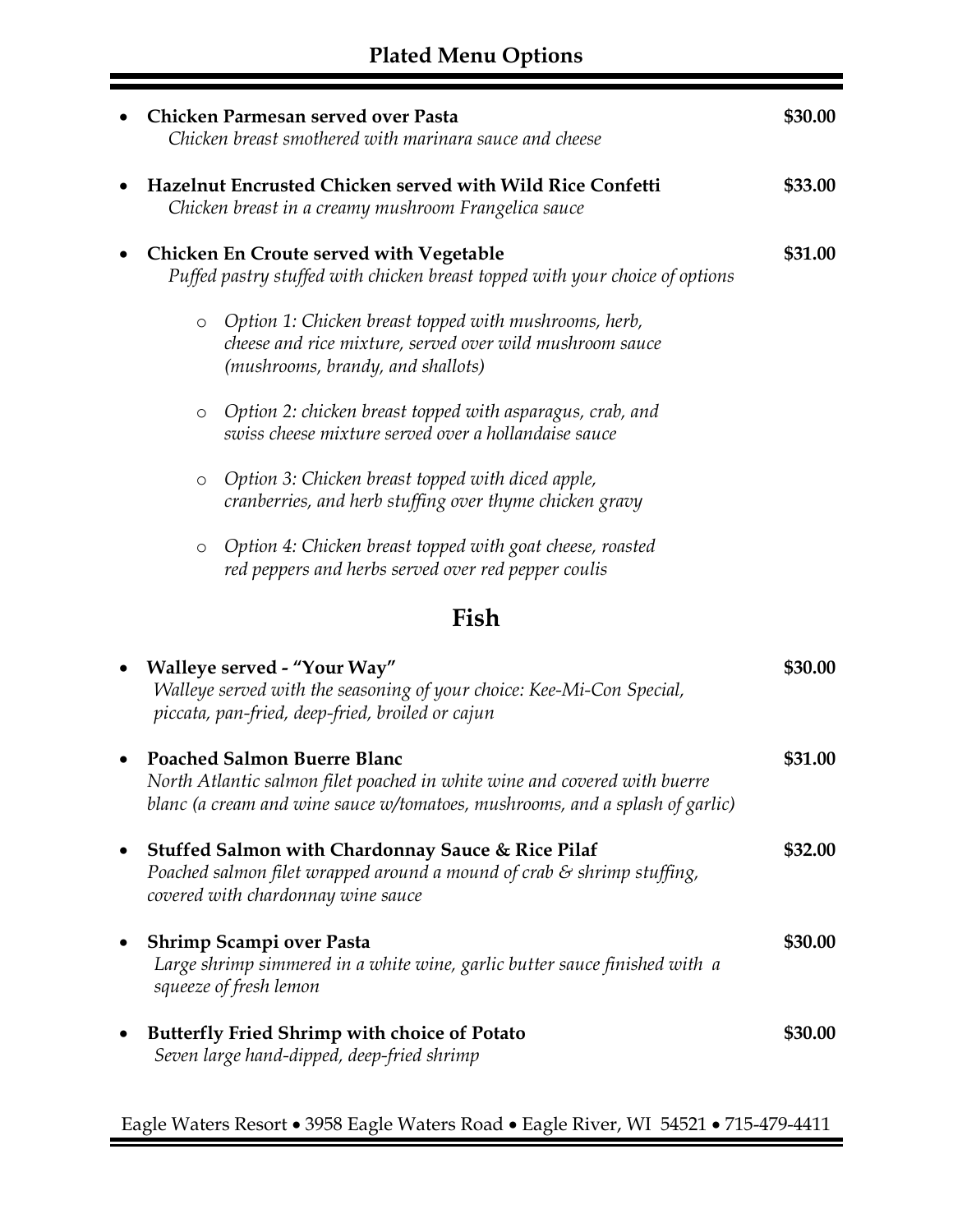## **Beef**

| $\bullet$ | Beef Wellington with choice of Potato<br>Six oz. filet topped with mushrooms $\mathcal{E}$ garlic baked in a pastry dough and<br>then covered with a burgundy wine sauce | \$39.00 |
|-----------|--------------------------------------------------------------------------------------------------------------------------------------------------------------------------|---------|
| $\bullet$ | Filet Mignon with Madeira Sauce and choice of Potato<br>Eight oz. grilled filet served with a tasty Madeira wine sauce                                                   | \$38.00 |
| $\bullet$ | London Broil with choice of Potato<br>Beef sliced thinly and served with a savory burgundy mushroom sauce                                                                | \$32.00 |
| $\bullet$ | <b>Swiss Steak with Mashed Potatoes and Gravy</b><br>Swiss steak served with mushroom & onions in a gravy sauce                                                          | \$28.00 |
| $\bullet$ | Prime Rib with Horse Radish Sauce and choice of Potato<br>Slow roasted ten oz. prime rib seasoned with garlic and spices                                                 | \$35.00 |
| $\bullet$ | Beef Stroganoff over Fettuccini<br>Tenderloin tips sautéed in a mushroom sauce, served over pasta                                                                        | \$31.00 |
|           | (Beef subject to change based on market fluctuations.)                                                                                                                   |         |

# **Pork**

| $\bullet$ | Pork Prime Rib with Stuffing, Sweet Sour Cabbage & Potato<br>Slow roasted prime rib of pork lightly seasoned with black forest rub | \$30.00 |
|-----------|------------------------------------------------------------------------------------------------------------------------------------|---------|
| $\bullet$ | <b>Stuffed Pork Chop with choice of Potato</b><br>Ten oz. pork chop stuffed with asparagus $\mathcal S$ mushrooms                  | \$30.00 |
| $\bullet$ | <b>Baked Ham with choice of Potato</b><br>Honey cured ham with applesauce                                                          | \$28.00 |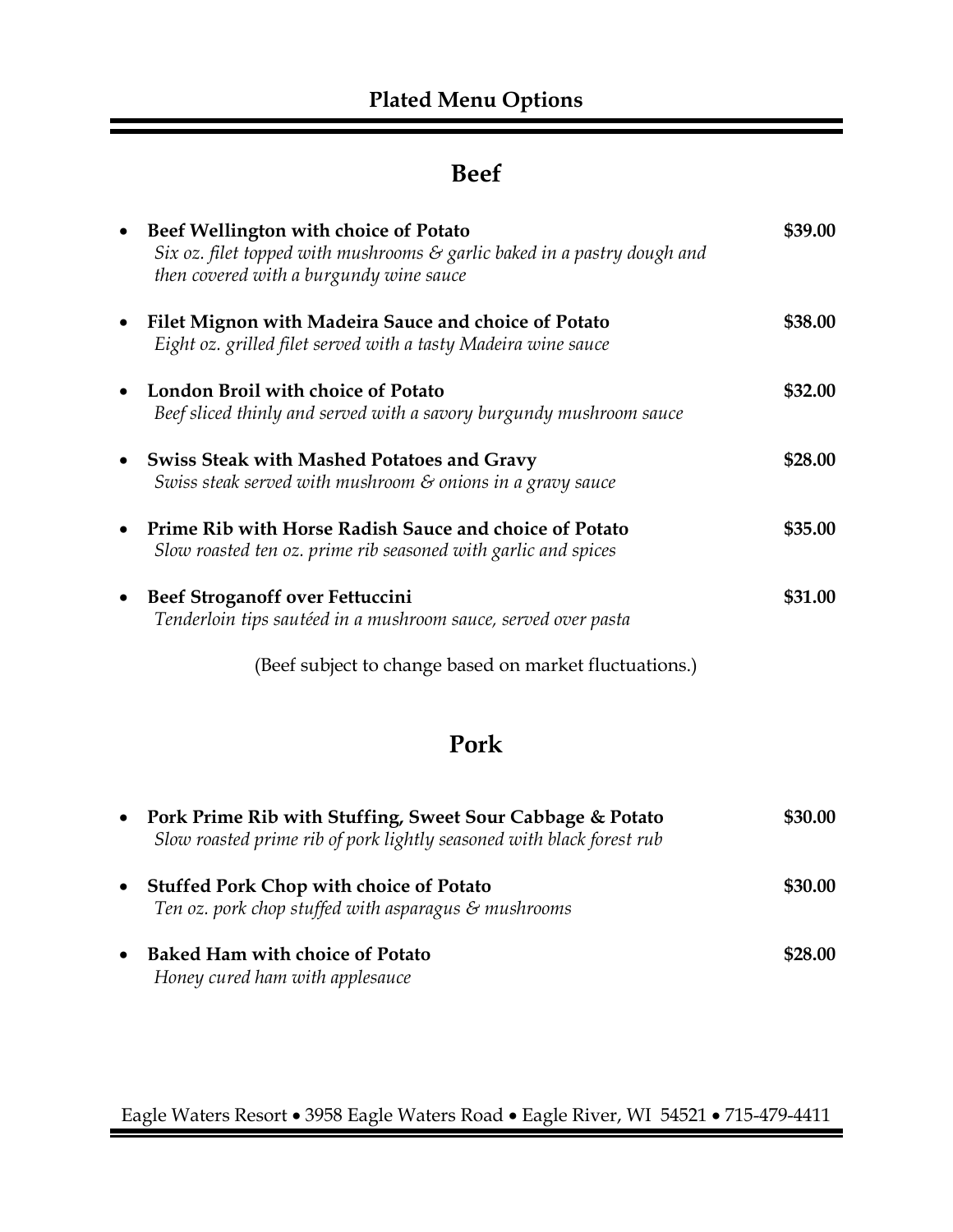# **Pasta**

|           | Lasagna with Garlic Cheese Toast<br>Meat $\varepsilon$ cheese or vegetable $-$ layered noodles covered with marinara sauce                                                                                                                                        | \$30.00 |
|-----------|-------------------------------------------------------------------------------------------------------------------------------------------------------------------------------------------------------------------------------------------------------------------|---------|
|           | Pasta Primavera with Garlic Cheese Toast<br>Fresh vegetables sautéed and served with choice of sauce: alfredo, marinara,<br>vodka, aglio olio, chardonnay                                                                                                         | \$29.00 |
|           | <b>Giant Ravioli with Garlic Cheese Toast</b><br>Six giant ravioli stuffed with meat or cheese served with sauce of choice:<br>alfredo, marinara, vodka, olio, chardonnay                                                                                         | \$30.00 |
|           | <b>Combination Plates</b>                                                                                                                                                                                                                                         |         |
| $\bullet$ | Ribs & Broasted Chicken with choice of Potato<br>1/3 slab of ribs with broasted chicken                                                                                                                                                                           | \$31.00 |
| $\bullet$ | Petite Filet and Battered Shrimp with choice of Starch<br>Six oz. filet and four hand-dipped batter-fried shrimp                                                                                                                                                  | \$38.00 |
| $\bullet$ | Beef and Chicken Wellington with choice of Potato<br>Beef topped with mushrooms $\varepsilon$ garlic encrusted in a pastry; chicken topped<br>with mushrooms, ham & cheese encrusted in a pastry both drizzled with a<br>burgundy sauce                           | \$38.00 |
|           | 1/2 Cornish Hen or Stuffed Chicken Breast & Medallions of<br>Herb & Cheese Stuffed Beef<br>Beef stuffed, rolled, pan fried and baked, then cut into medallions paired with<br>$\frac{1}{2}$ Cornish hen on a bed or herb stuffing both drizzled with a wine sauce | \$29.00 |
|           | <b>Children Entrees Available</b><br>Chicken tenders, corn dogs, and spaghetti (choose one)                                                                                                                                                                       | \$15.00 |
|           | Although we have listed a number of different meal options, we are<br>more than willing to customize a menu for your event. Please do<br>not hesitate to ask for alternate choices.                                                                               |         |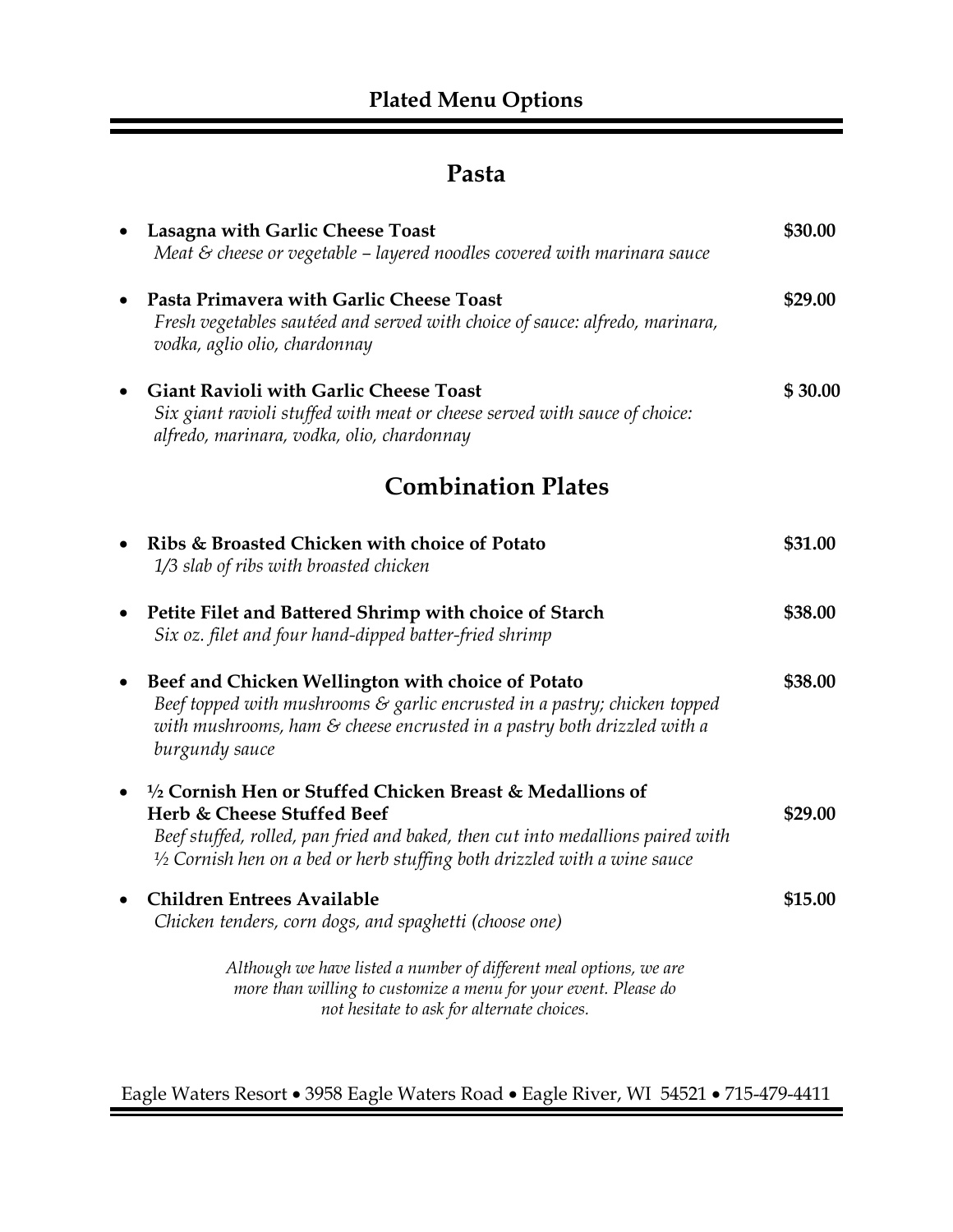Our dinner buffets are a unique alternative to a formal plated meal. We serve soup or salad, dessert and coffee tableside, while the main course is served buffet style. Your guests make their own individual selections. Other Buffet menu options available are special-theme menus and family style upon request, (prices will vary). Add \$2.00 per plate for family style. (25 guest minimum)

#### **Plan One --- \$ 32.00 plus tax and tip**

*Choice of two entrée, two starches, and two vegetables, one soup or salad, and one dessert.*

#### **Plan Two --- \$ 34.00 plus tax and tip**

*Choice of three entrées, two starches, two vegetables, one soup or salad, and one dessert.* 

#### **Plan Three --- \$ 36.00 plus tax and tip**

*Choice of four entrées, two starches, two vegetables, one soup or salad, and one dessert.* 

#### **ENTRÉES –**

Roast Beef (with au jus or gravy) Broasted Chicken Roast Pork **Polish Sausage Roast Pork Polish Sausage** Roast Chicken **Italian Sausage** Lemon Herb Chicken German Sausage Plate Swiss Steak (with mushrooms & onions) Roast Turkey Chicken Breast **Baked Ham** London Broil

#### **STARCHES –**

Baked Potato **Parsley Boiled Potatoes** Parsley Boiled Potatoes Rice Pilaf Spanish Rice/ Byzentine Rice Mac-N-Cheese Mostaccioli (with sausage \$1.50 extra) Pasta (Angel Hair, Fettuccine, Penne w/sauces) Pasta (with fresh vegetables \$1.00 extra) Twice Baked Potato (\$.75 extra) Risotto Mashed Potatoes Mashed (with garlic) Mashed (with vegetables) Stuffing Sweet Potatoes New Red Potatoes Confetti Wild Rice (\$1.00 up charge)

#### **VEGETABLES –**

Candied Carrots Corn Cauliflower Corn on the Cob- seasonal Broccoli Green Beans (with nuts & onions) Sweet Sour Cabbage/Sauerkraut California Medley- (\$.25 up charge) Baked Beans Fried Spinach **Asparagus** (\$.25 up charge) Eagle Waters Resort • 3958 Eagle Waters Road • Eagle River, WI 54521 • 715-479-4411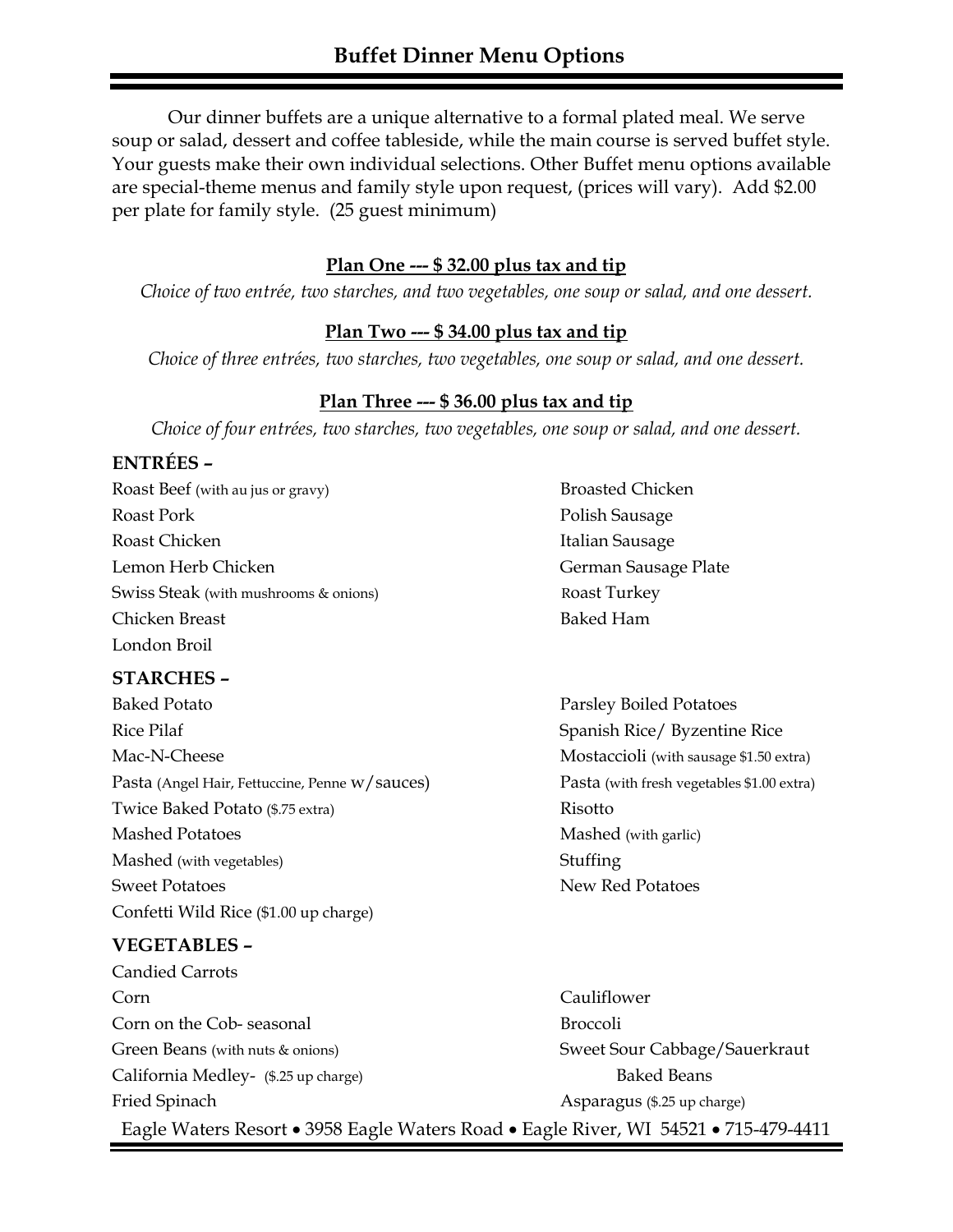You may serve appetizers in one of two ways – per person or per piece. Tax and gratuity is additional. *Minimum 50 people. .*

**Plan One --- \$ 14.00 per person per hour**

*Choice of six appetizers plus chips and dips. Appetizers are unlimited for the duration of your reception. (Plan one option – good only with dinner).* 

#### **Plan Two --- \$ 16.00 per person per hour**

*Choice of eight appetizers plus chips and dips. Appetizers are unlimited for the duration of your reception. (Plan two option – good only with dinner).* 

**Plan Three --- \$ 100.00 per 50 piece tray**

*Choice of appetizers – per 50 pieces.*

#### **Plan Four --- Hors d'oeuvres Party without dinner – \$ 32.00 + per person per hour**

*Choice of eight to ten appetizers plus chips and dips. Appetizers are unlimited for the duration of your reception.*

If there is an appetizer you would like served, but do not see it listed, do not hesitate to ask. We are happy to accommodate your tastes. Children ten and under are half-price with a dinner reception.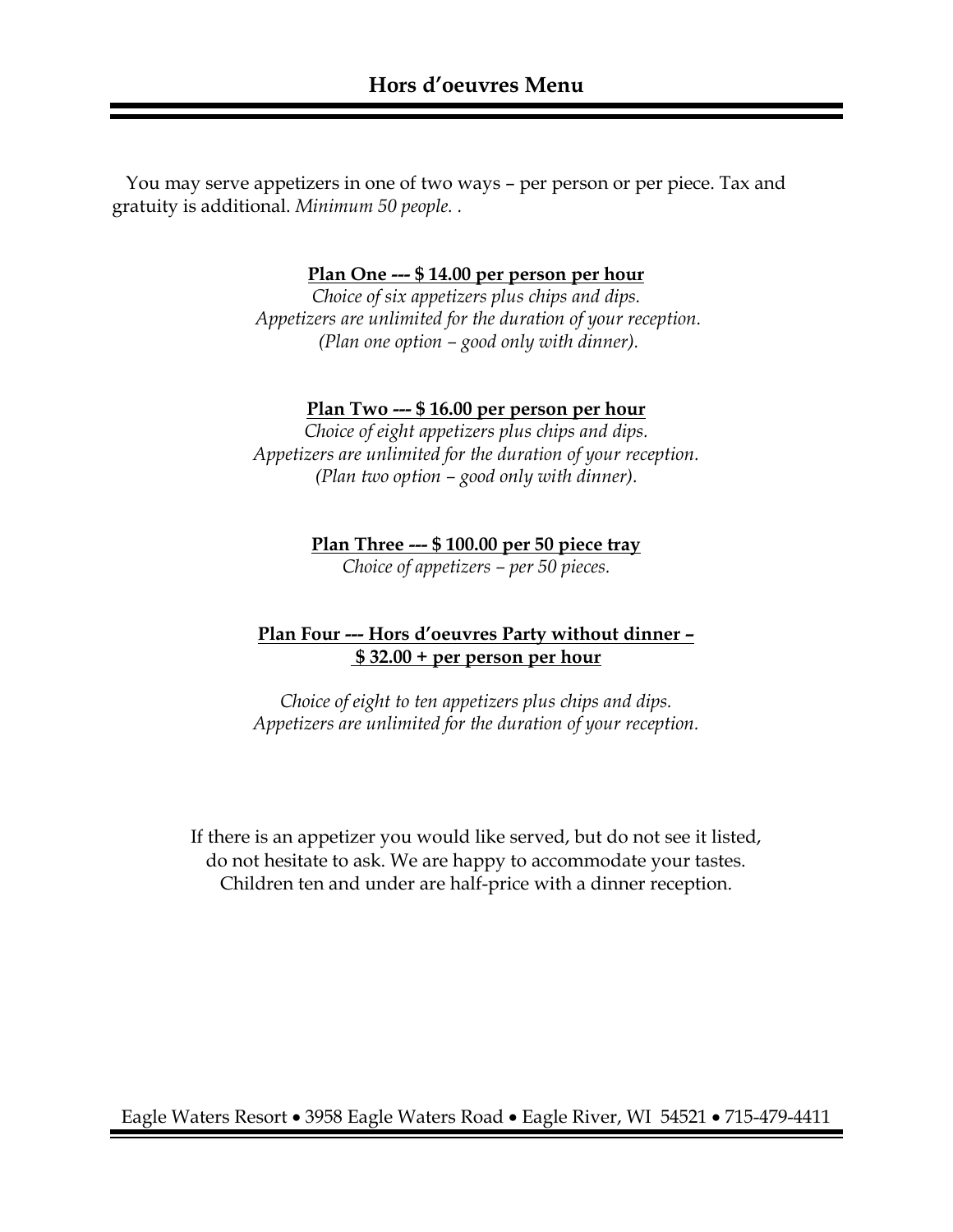#### **Cold Hors d'oeuvres**

Salami Hats with Cream Cheese Vegetable Squares Salmon (extra charge) Salmon (extra charge) Salmon (extra charge) Hummus with Pita Wedges Bruschetta Cheese and/or Sausage Tray Layered Cheese Plate Charcuterie Board Fruit Bowl Vegetables & Dip Spinach Dip BLT Dip Shrimp (extra charge) Crab & Swiss Canapés- Hot Shrimp Ball Dip with Cocktail Sauce Pickle Rollups Salmon Pate **Cheese-ball or Spread** Taco Dip Tortilla Rollups Herring Deviled Eggs Prosciutto Wrapped Fruit Nuts & Candies Assorted Cookie Tray

#### **Hot Hors d'oeuvres**

- Wings Chicken & Broccoli Bread Pizza Squares Fried Mushrooms Mini Quiche  $\sim$  Sweet Potato Fries Quesadilla or Mushroom & Goat Cheese Mussels Onion Rings Meatballs – choice of sauce Pepperoni Bread Sausage/Cheese on Rye Toast Chicken Cordon Bleu Beef Teriyaki Skewers Chicken Satay Egg Rolls Smoky Links in Sauce Smoky Links in a Blanket Bacon Wrapped Water Chestnuts Fish Cakes Cocktail Rubens **Artichoke Dip** Calamari **Fried Cheese Mix** Mini Ravioli **Mini Ravioli** Stuffed Mushroom Caps Vegetable Tempura Nachos Chicken Nuggets Grilled Vegetables Skewers Riblets Crab Rangoon Taco Tartlets Spanakopita Assorted Fried Vegetables Potato Skins Mini Castle Burgers Walleye Fingers Hot Canapés
- 
-